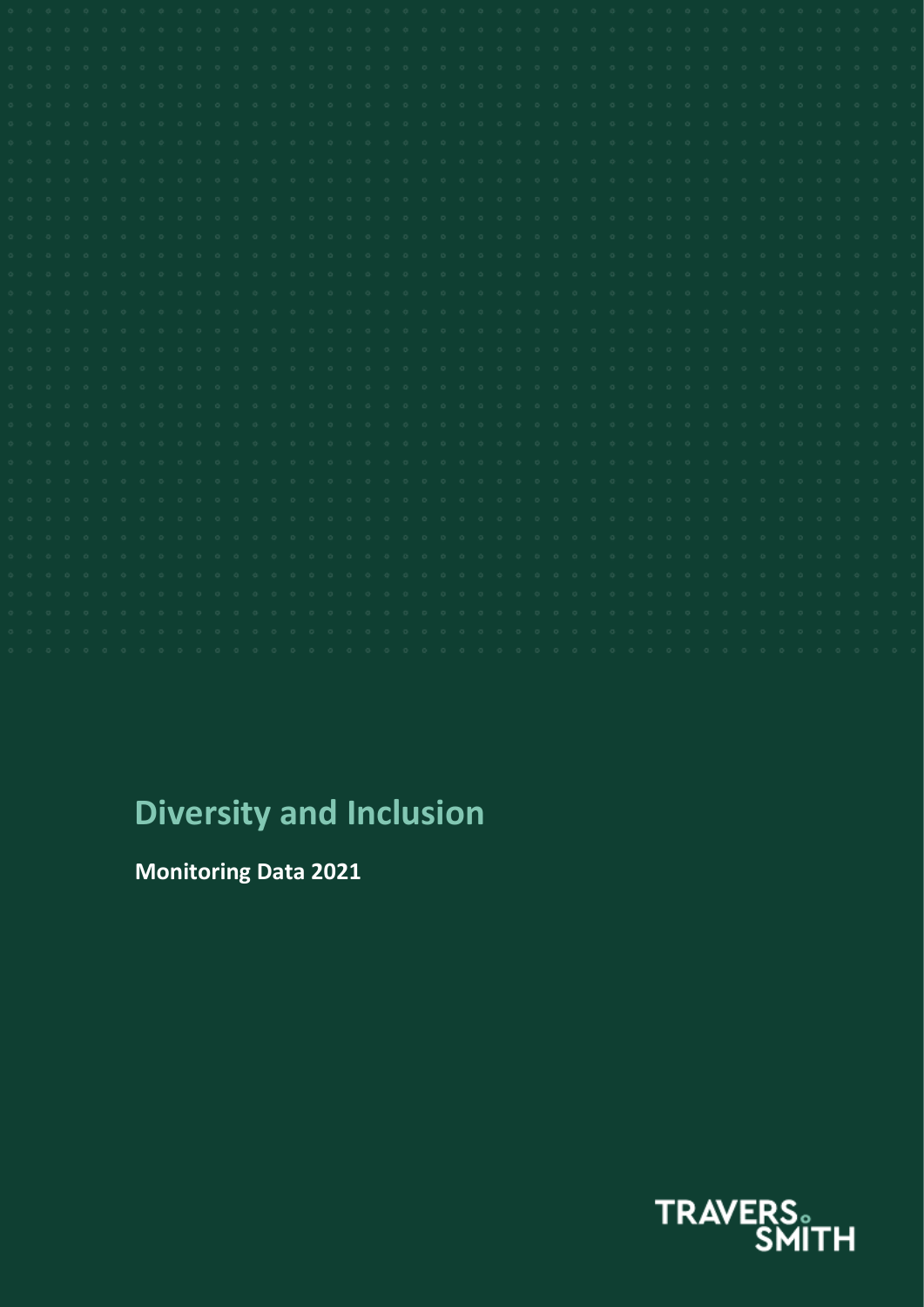### **Monitoring data 2021**

### **Travers Smith has a diverse workforce which helps to enhance the service we provide for our clients and results in a more stimulating and rewarding environment in which to work.**

The principles of equal opportunity and diversity and inclusion (D&I) are fundamental to our continuing success. We build professional teams from the best lawyers and business services staff we can recruit and, in doing so, are committed to sourcing talent from the widest pool of people.

Gathering monitoring data related to our people's identity and background helps inform our wider approach to diversity and inclusion; enabling us to identify areas in which we have made progress, as well as areas in which we need to improve.

The following charts reflect the data declared by the firm as part of our most recent people survey conducted in 2021. The response rates for the questions range from 71% to 92%.

I hope you find this report to be informative.

**Kathleen Russ** Senior partner, Chair D&I Board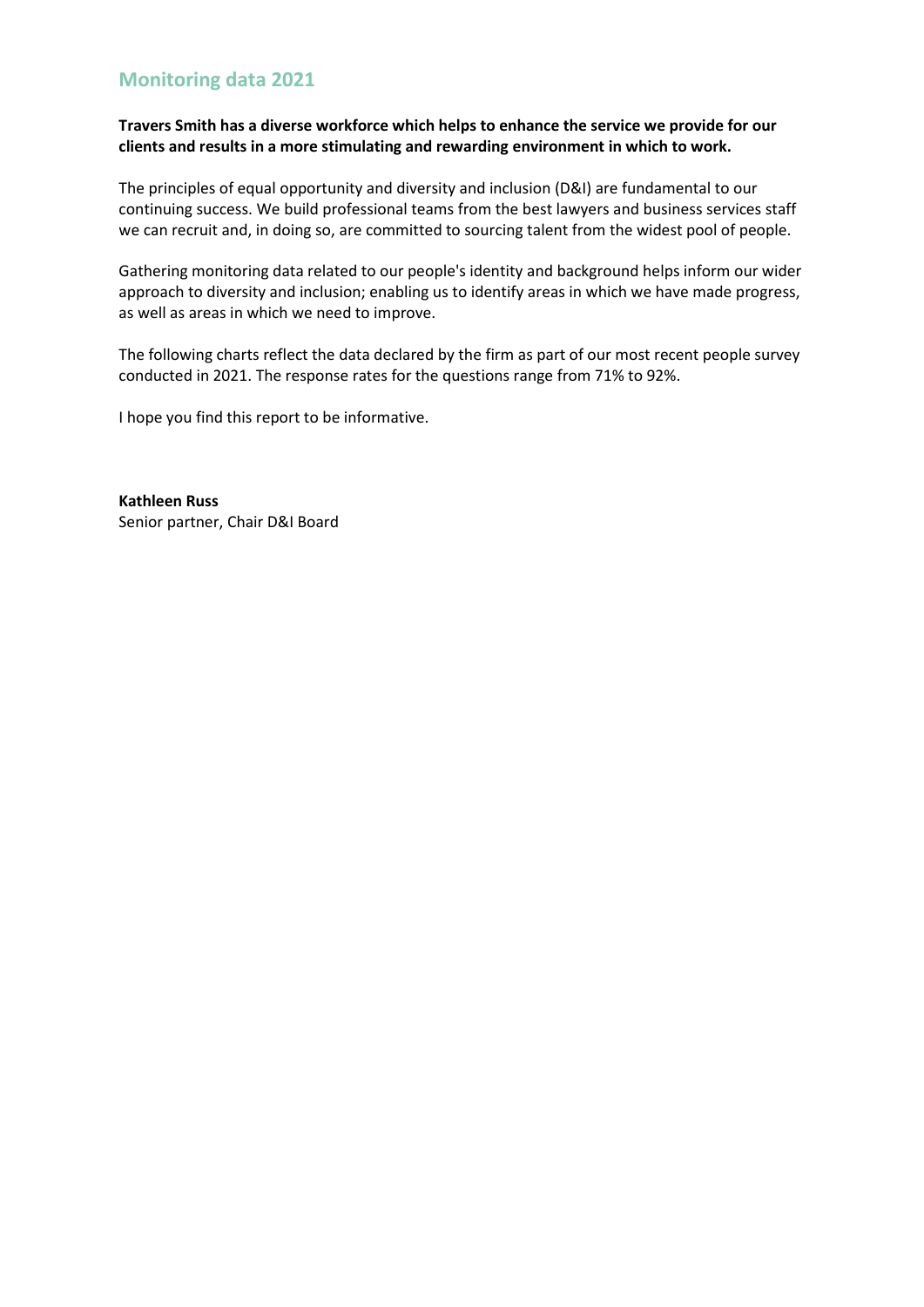### **Gender**

### **Firmwide**



### **By role<sup>1</sup>**



1 "Other fee earners" throughout this document refers to: trainees, associates, senior associates, senior counsel, knowledge lawyers, paralegals, and consultants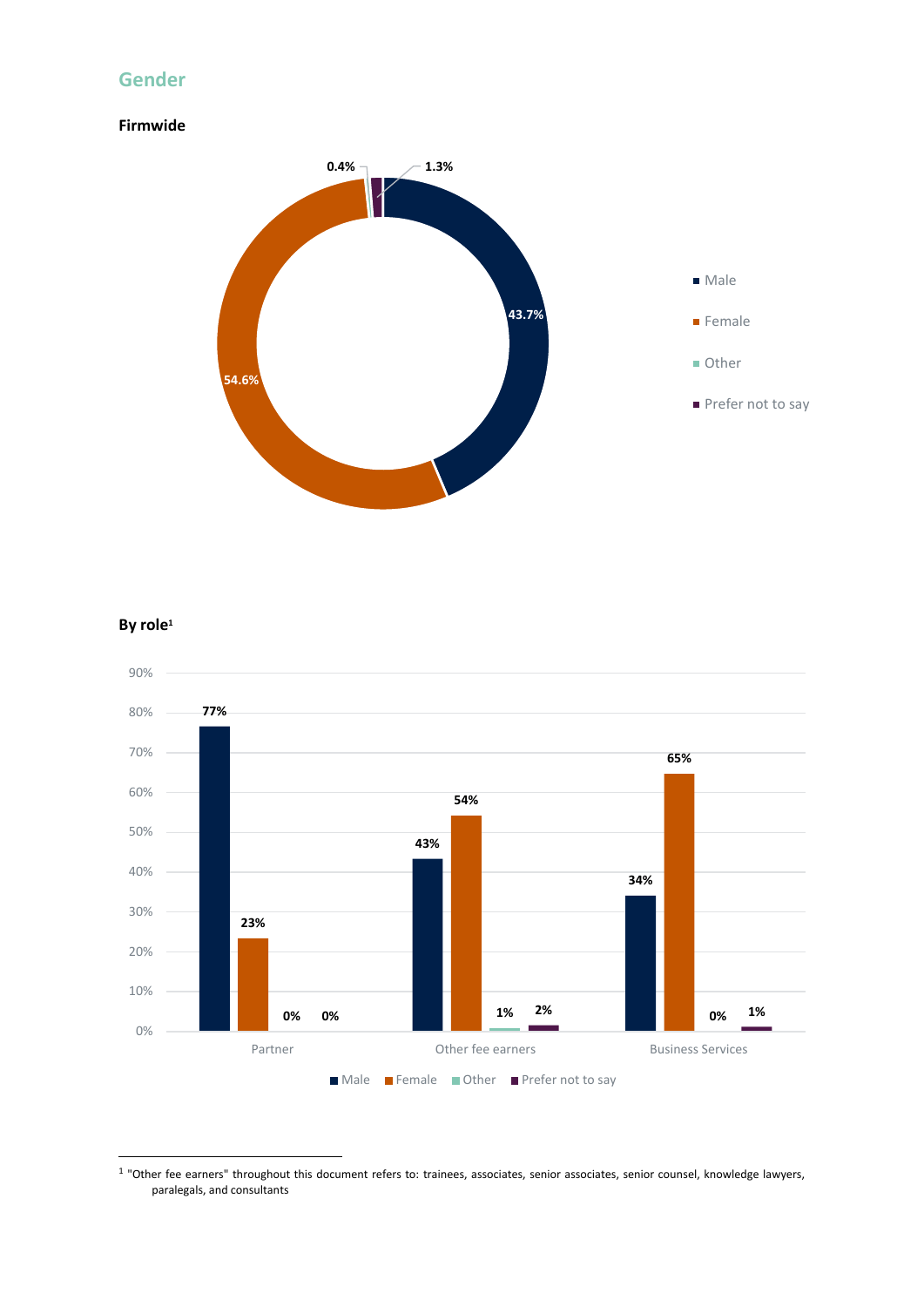# **Gender identity different to sex assigned at birth**



#### **Firmwide**

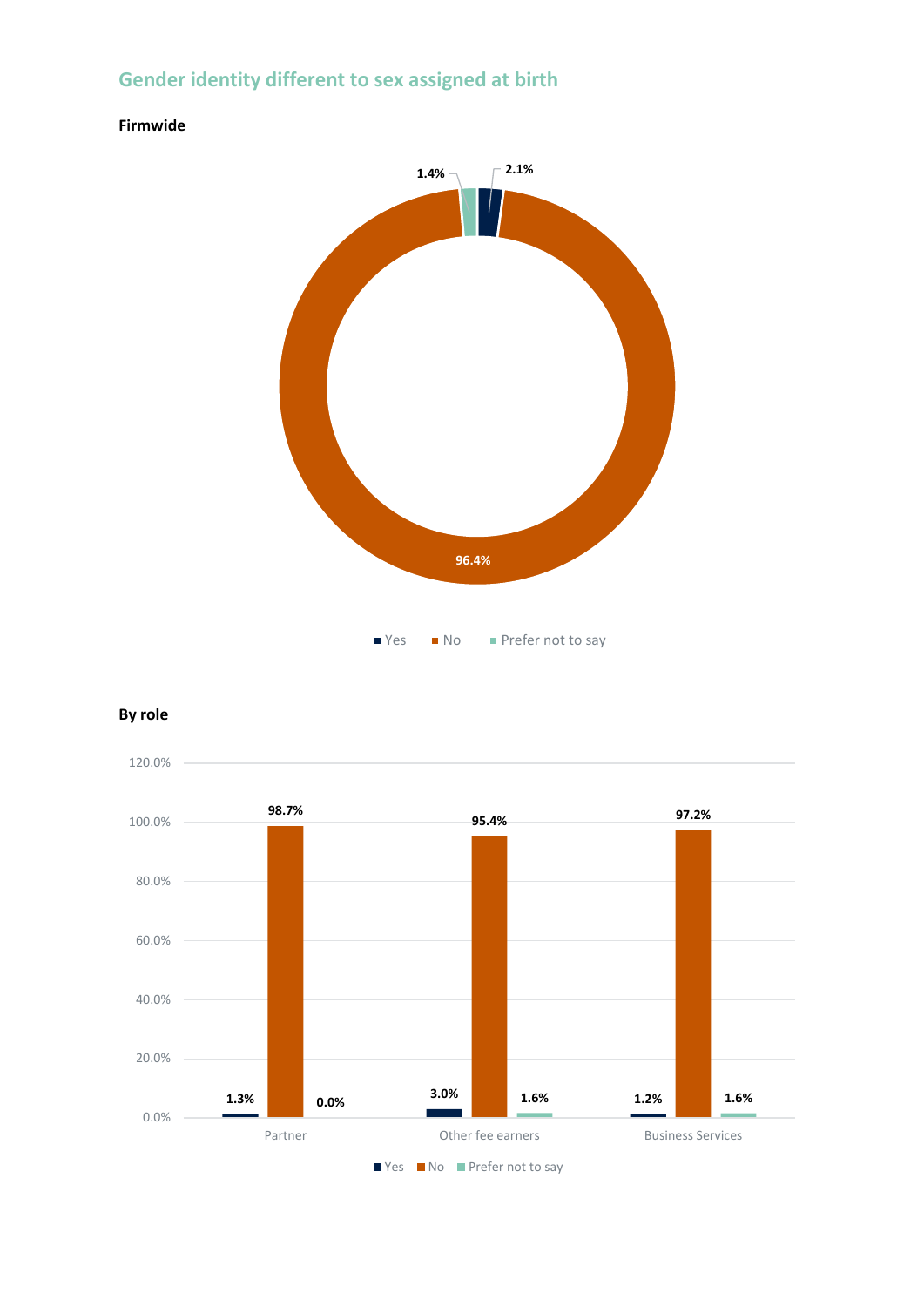# **People who consider themselves to have a disability**



#### **By role**

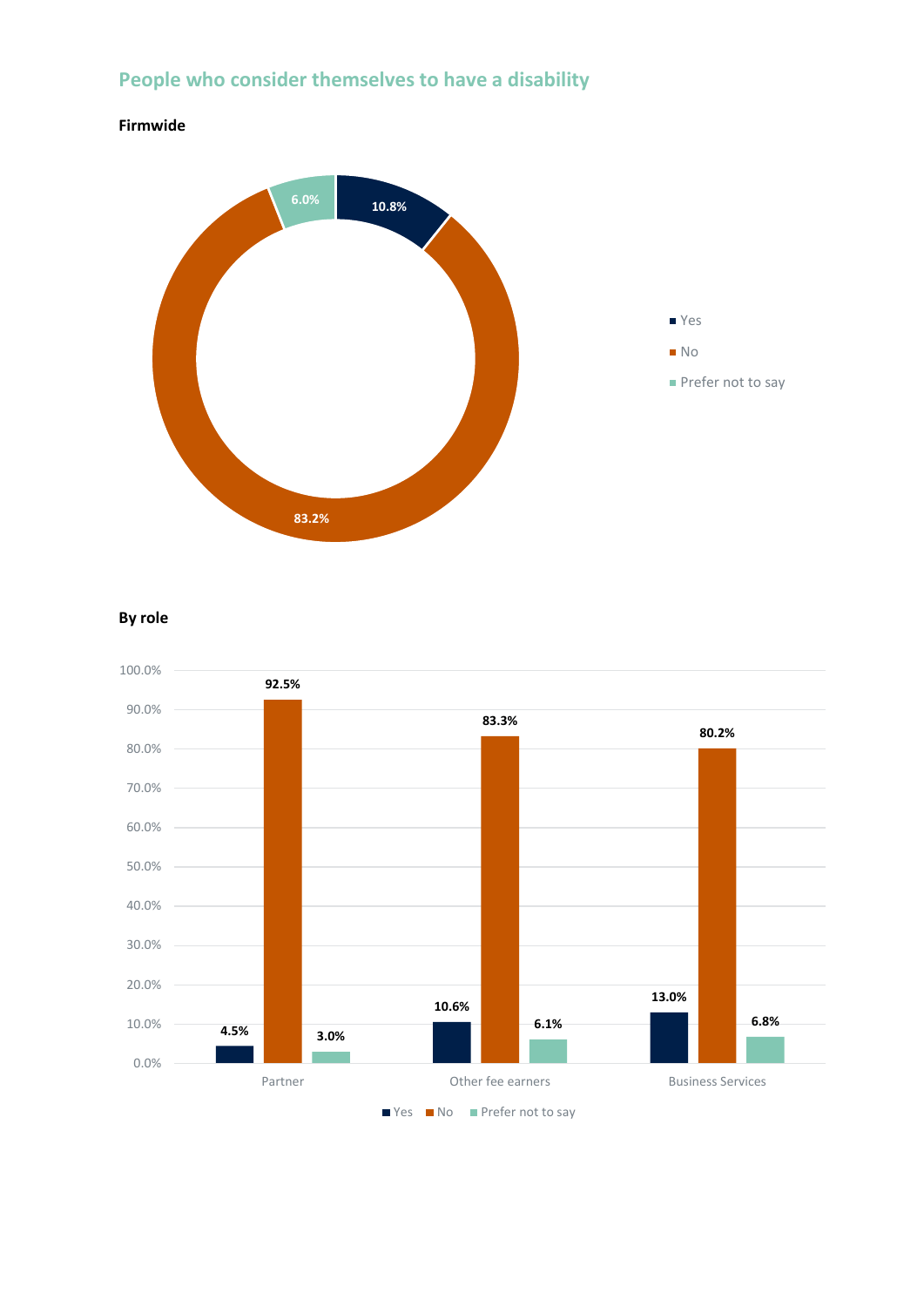### **Sexual Orientation**





#### **By role**



<sup>2</sup> *Other* refers to other identities under the LGBQ+ umbrella

 $3$  LGB refers to lesbian/gay woman, gay and bisexual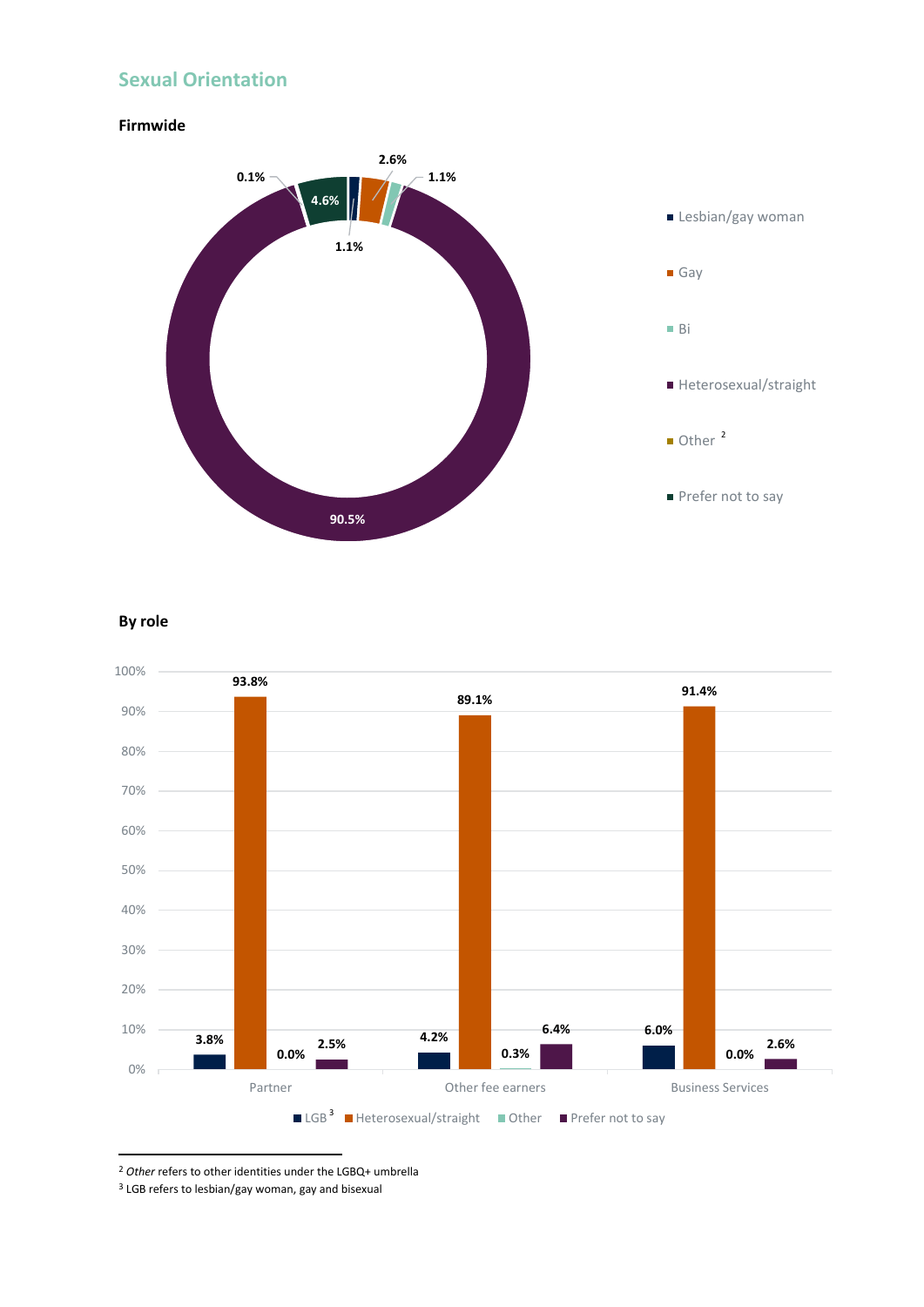### **Ethnicity**

### **Firmwide**



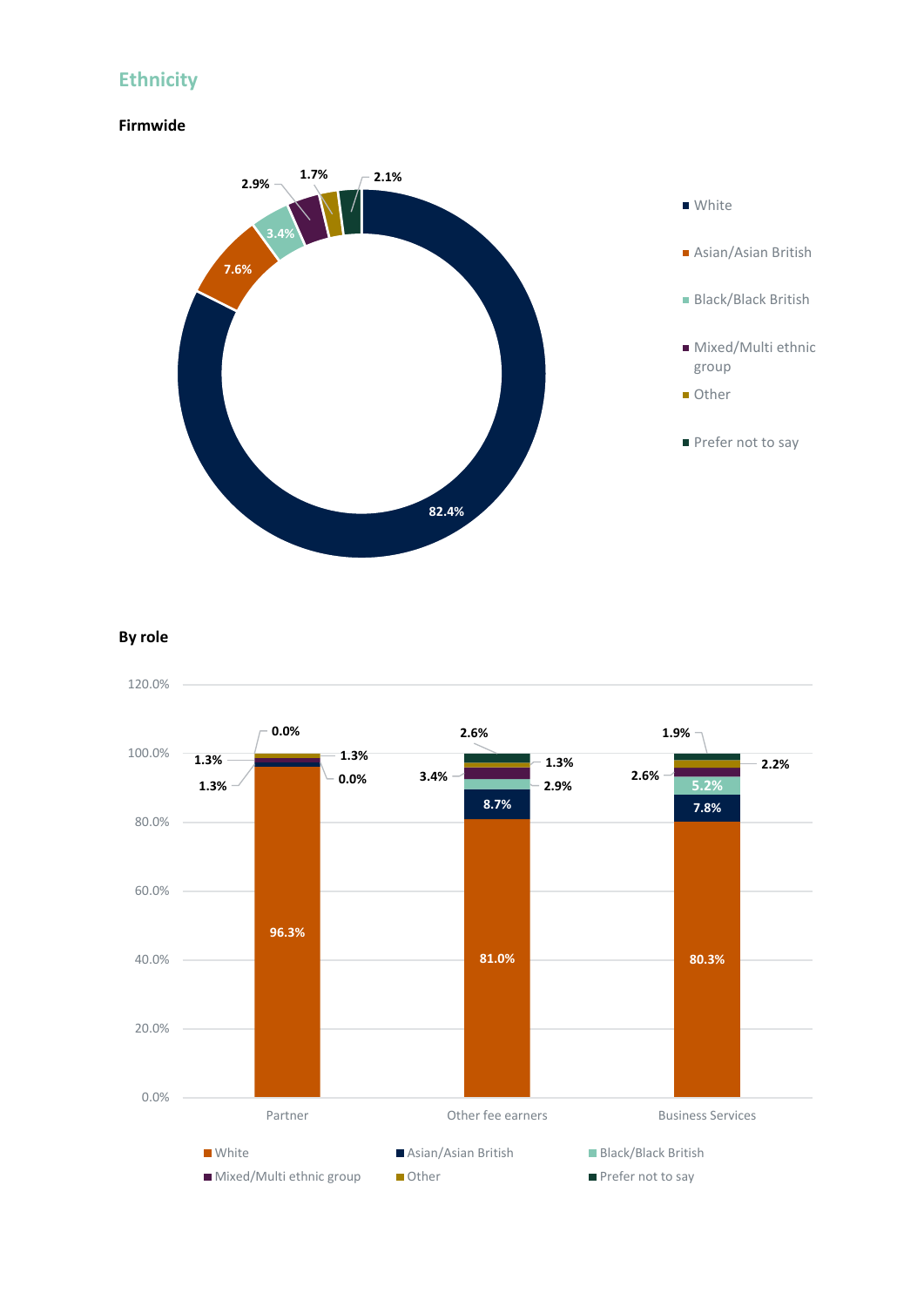# **Faith and religion**

**Firmwide**





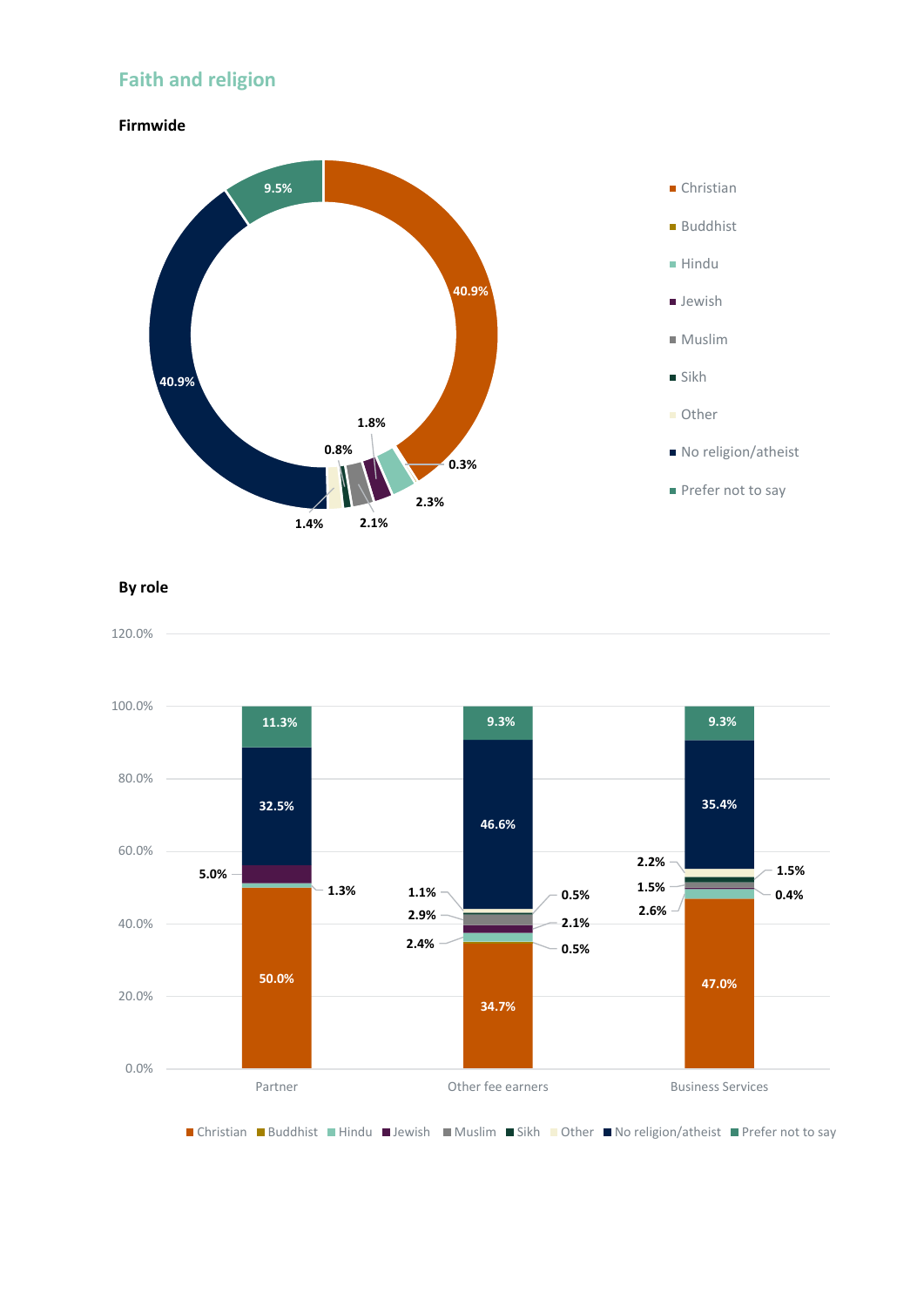### **Age**

### **Firmwide**



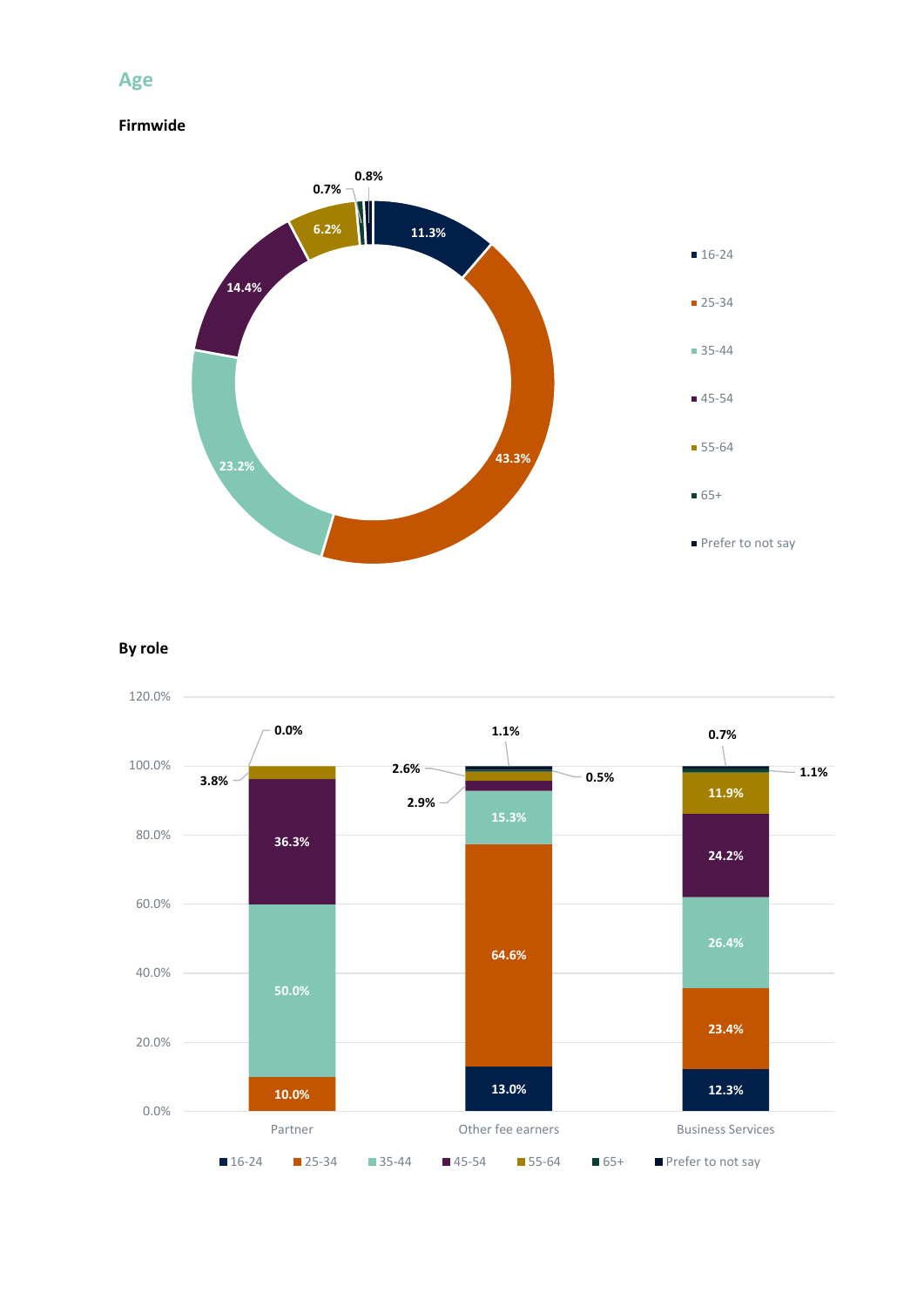# **Primary carer or primary parent**



### **By role**

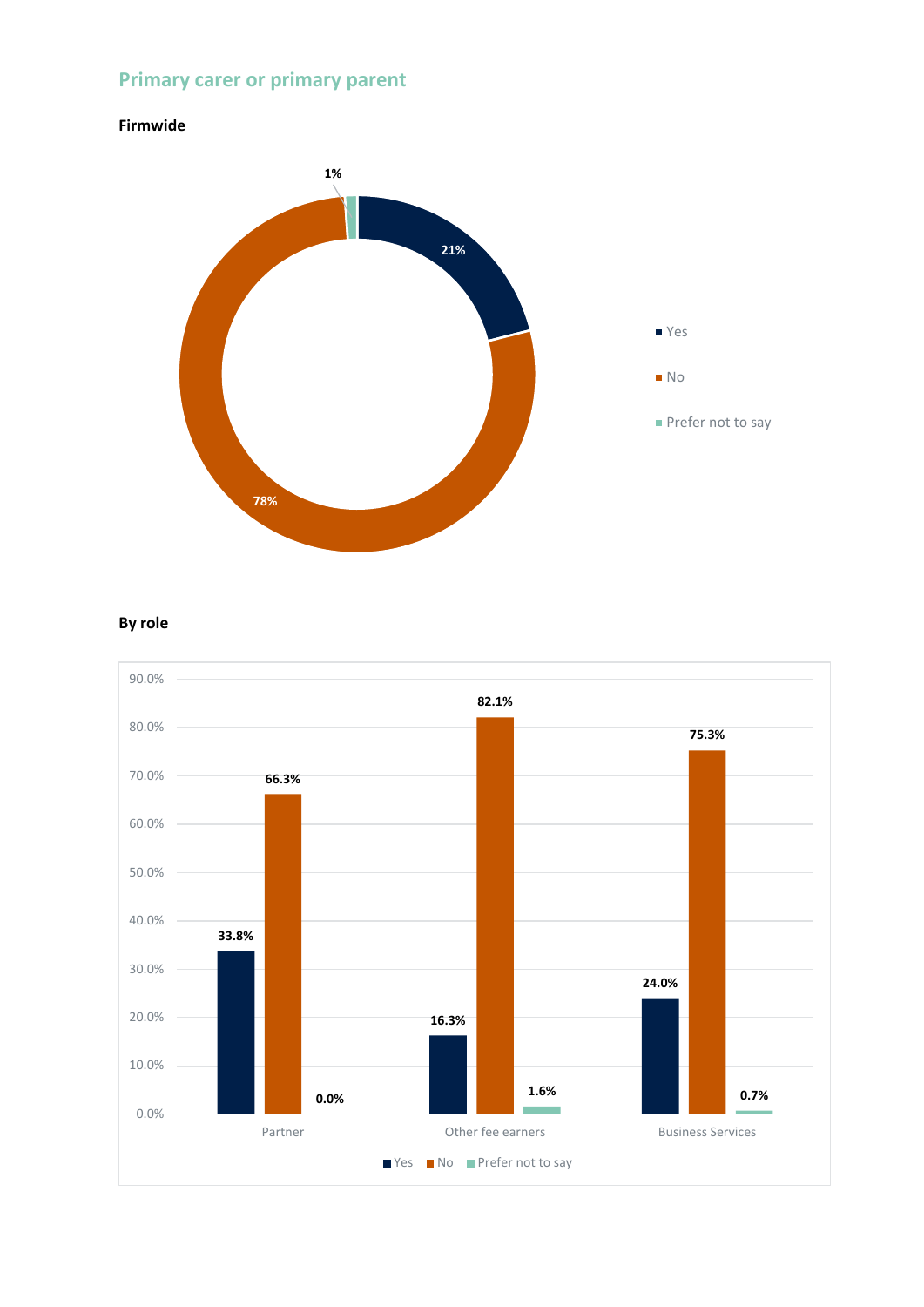# **Time spent on caring or parental responsibilities**

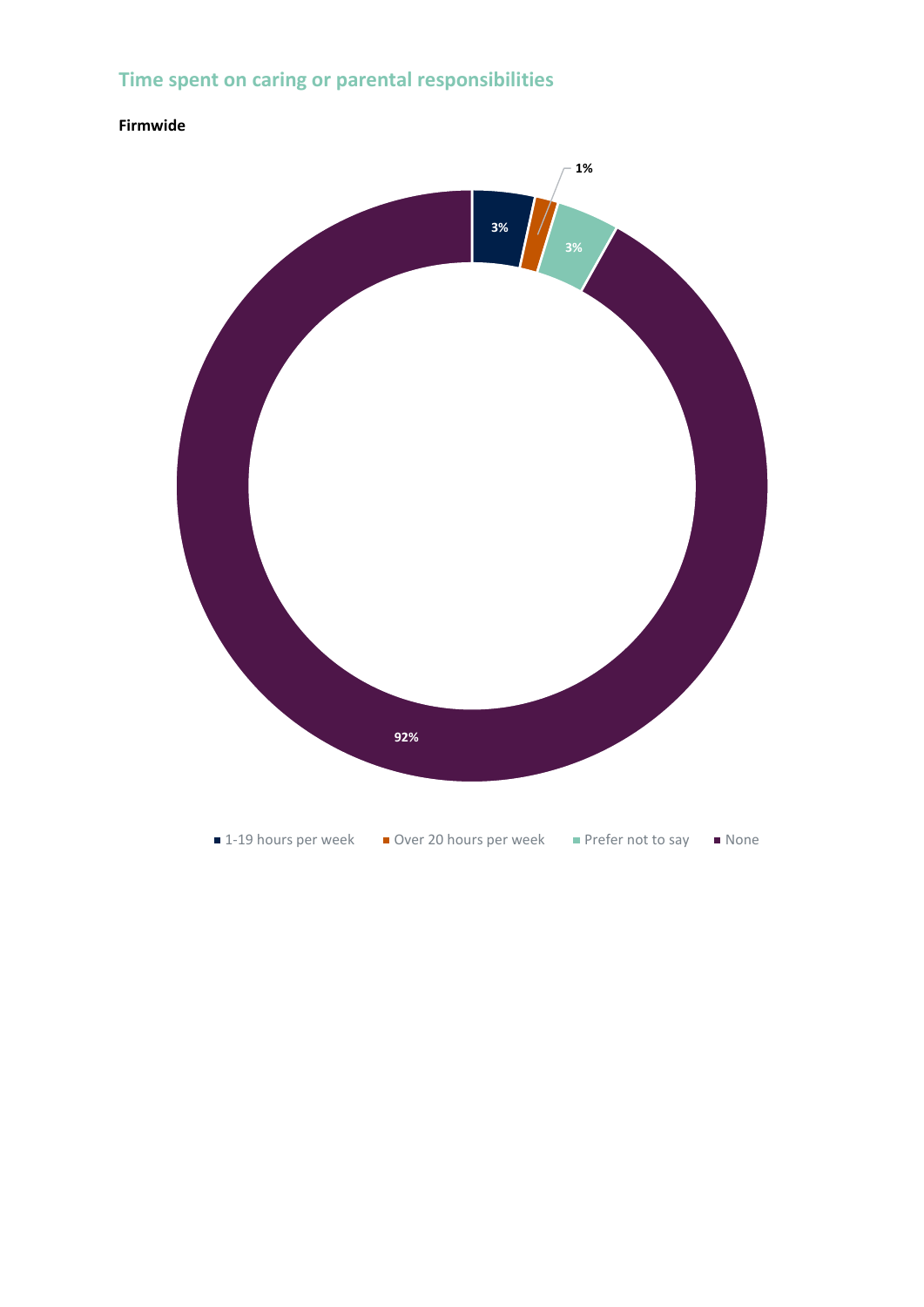# **Type of school attended**



- UK Independent/Fee paying school (bursary)
- UK Independent/Fee paying school (no bursary)
- UK state run or funded school (non-selective)
- UK state run or funded school (selective on academic, faith or other grounds)
- Attended school outside the UK
- Other
- Prefer not to say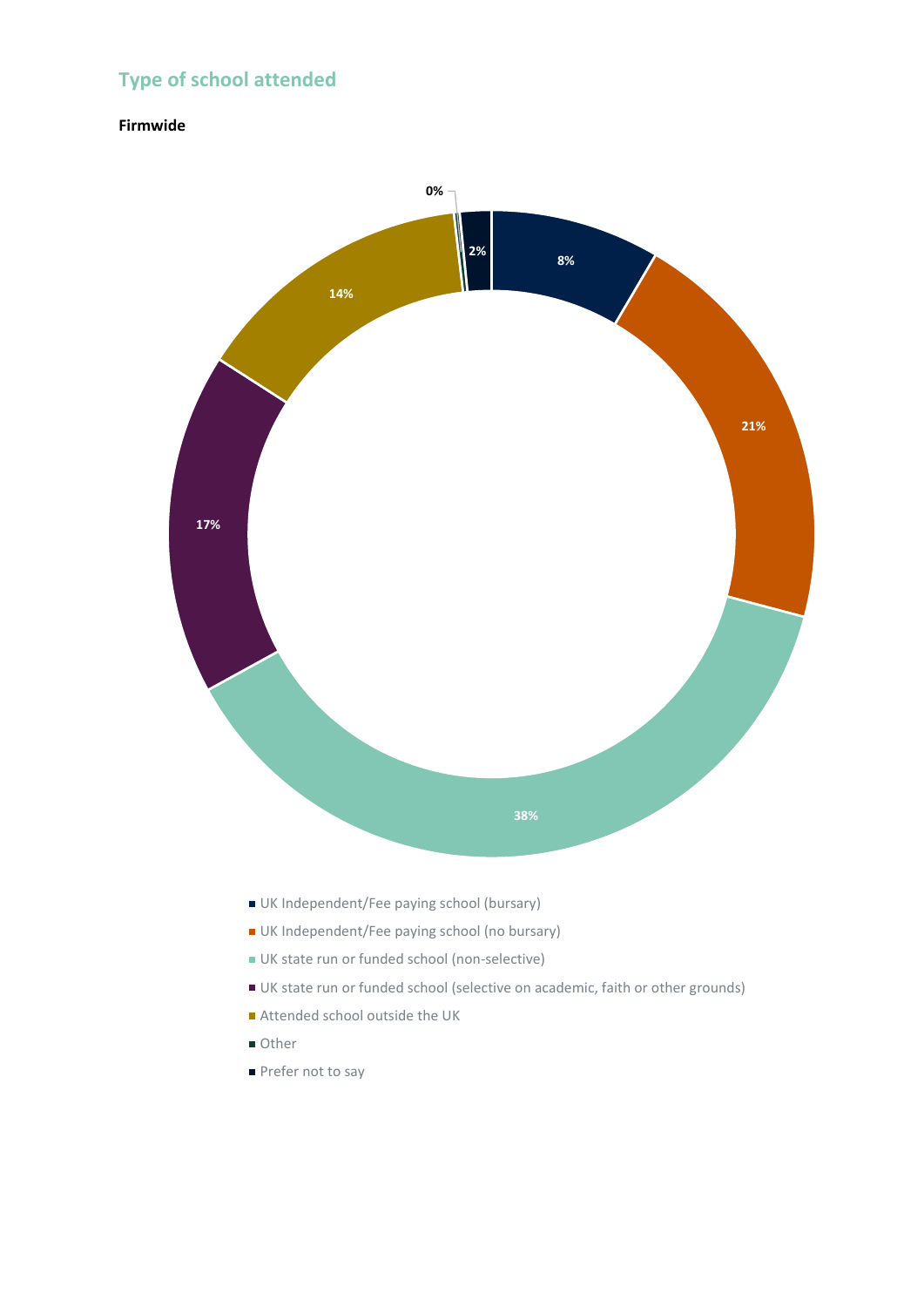

- UK Independent/Fee paying school (bursary)
- UK Independent/Fee paying school (no bursary)
- UK state run or funded school (non-selective)
- UK state run or funded school (selective on academic, faith or other grounds)
- Attended school outside the UK
- **Other**
- Prefer not to say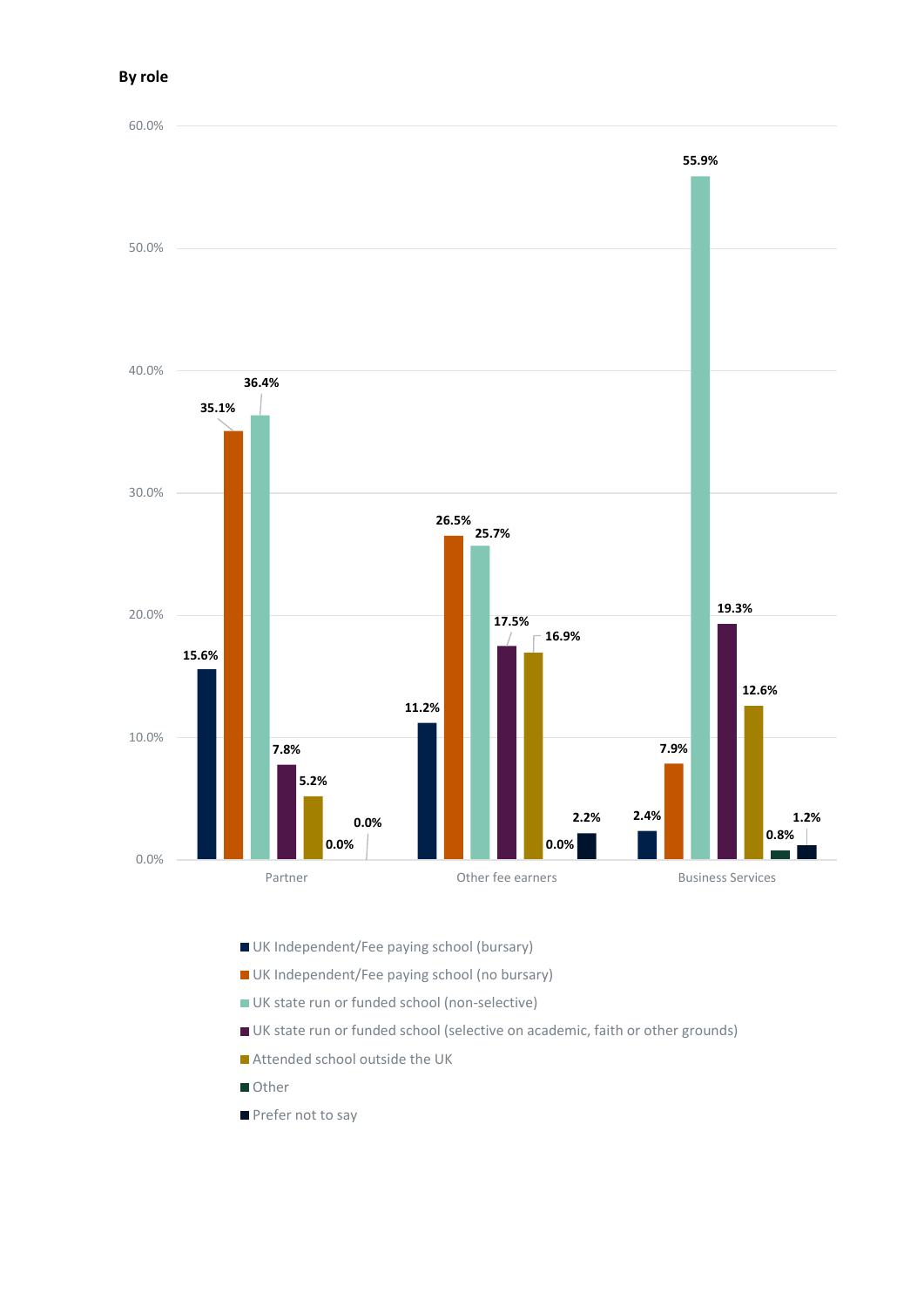# **Parents attended university**

#### **Firmwide**



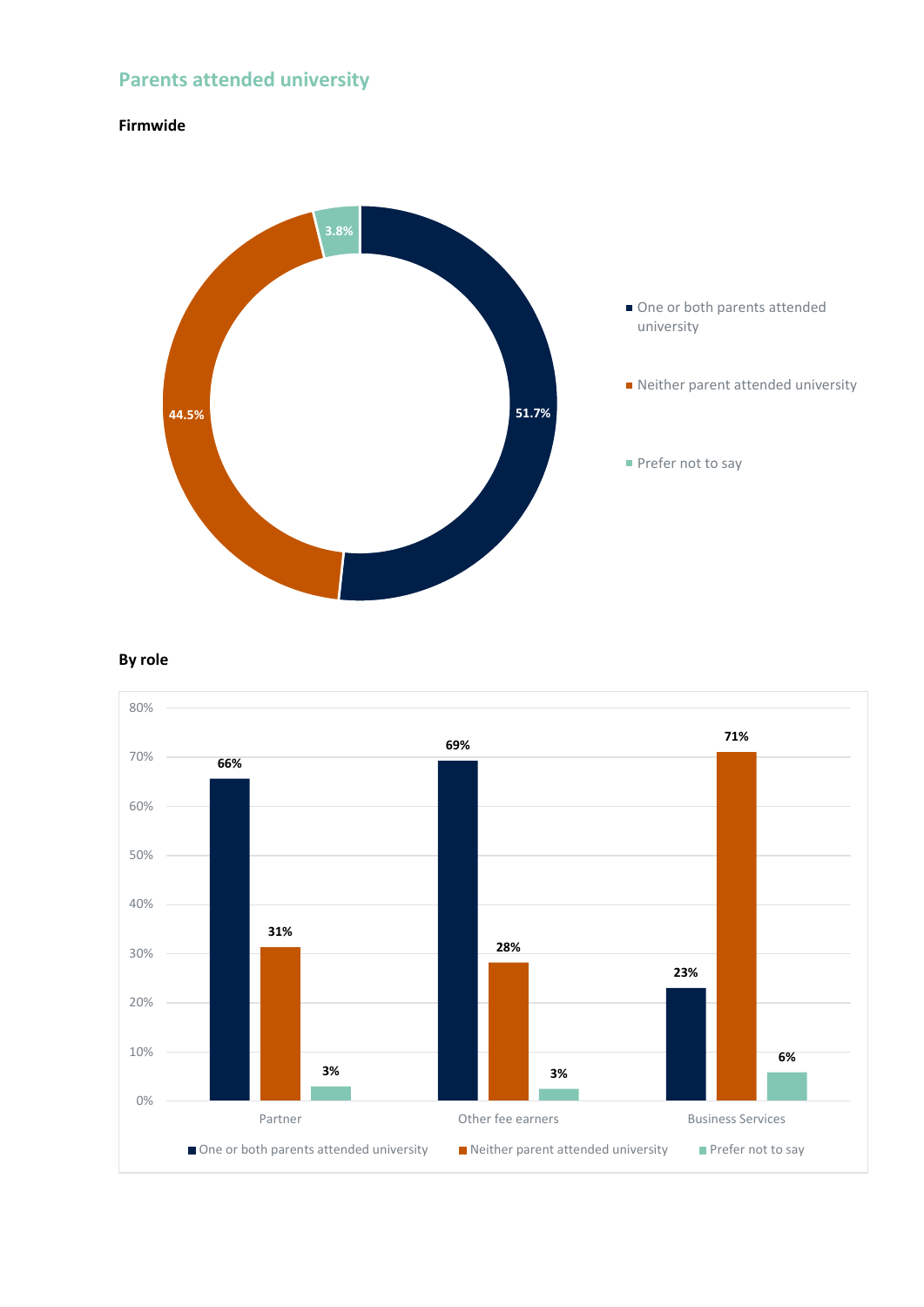# **Occupation of main household earner when respondent was aged 14**

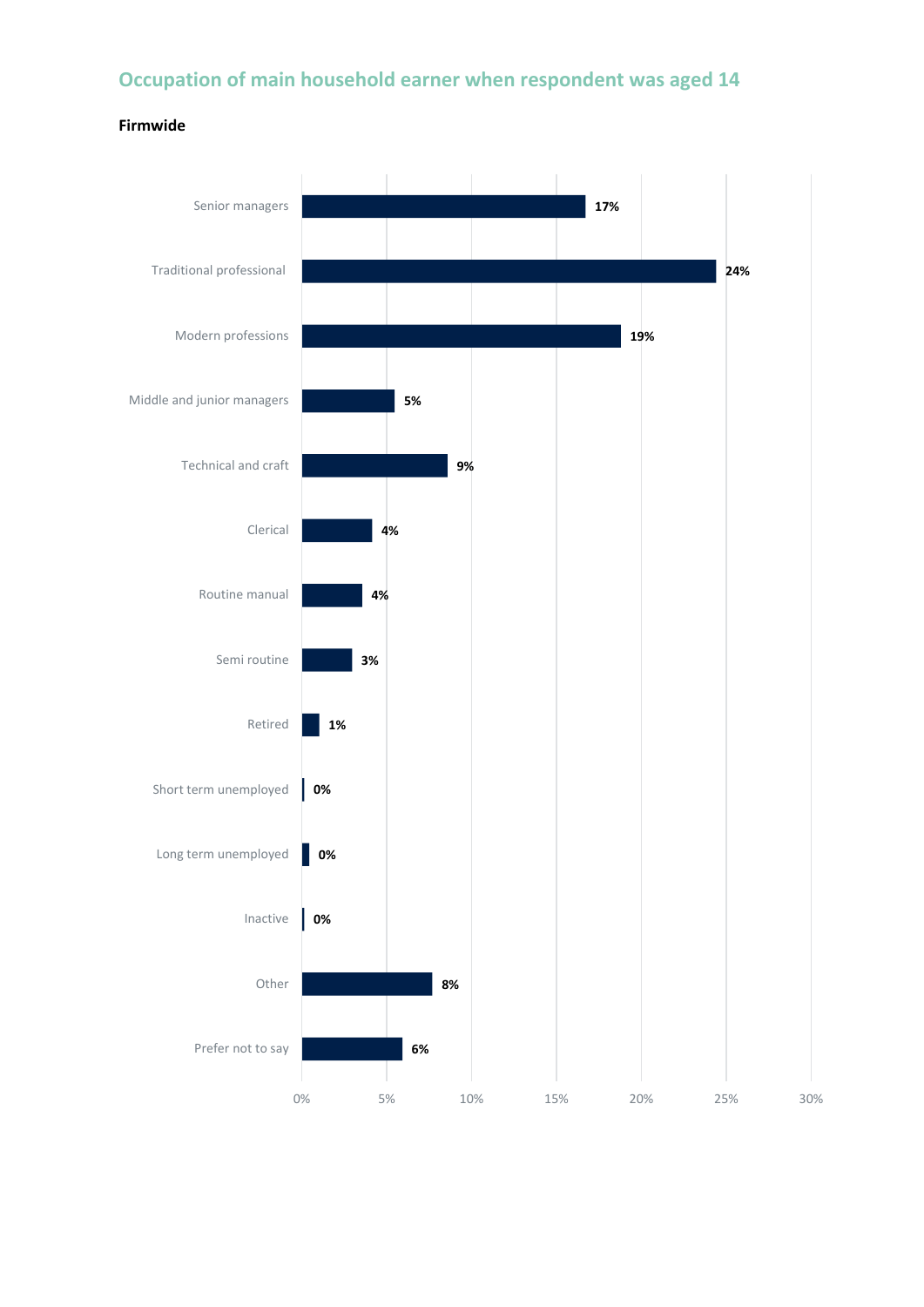